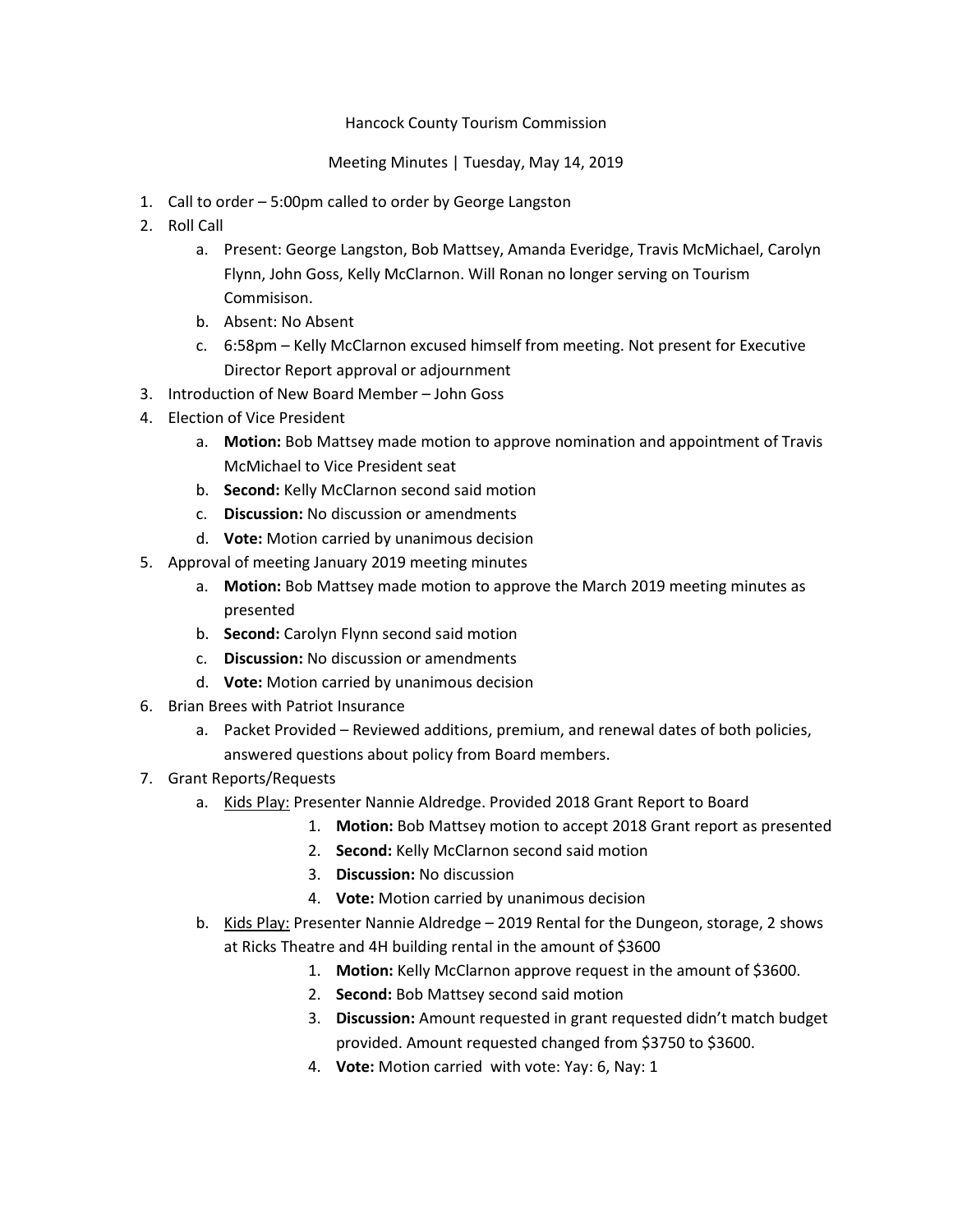- c. Fortvile in Action: Presenter Ronnie Williams Brawner 2019 Marketing assistance for two signature events in the amount of \$9065
	- i. Motion: Carolyn Flynn motion to approve grant request in the amount of \$7000
	- ii. Second: John Goss second said motion
	- iii. Discussion: Sanitation was removed from the grant request per request of Carolyn Flynn. Removal of sanitation was \$1965. Carolyn's motion was for \$7000 regardless.
	- iv. Vote: Motion carried by unanimous decision
- d. Town of Cumberland: Presenter Renee Garard Advertising and Fireworks for July 4 festival and Street Banners and Advertising in the amount of \$7743. Unable to move forward in request as Town of Cumberland is not a not-for-profit corporation. Grant request not heard.
- e.  $40.88$ : Presented by Dennis Dunn and Stacey 2019 Event Advertising in the amount of \$2880
	- i. Motion: Carolyn Flynn made motion to approve request in the full amount of \$2880
	- ii. Second: Bob Mattsey second said motion
	- iii. Discussion: Discussion held regarding funding the t-shirt request. Primary difference is that the shirt is not just to be worn by volunteers the day of event and will be given to sponsors.
	- iv. Vote: Motion carried by unanimous decision
- 8. Treasurer's Report
	- a. Bob Mattsey reviewed financials with the Commission sharing current bank account status, deposits, and expenditures. Interviewed by State Board of Accounts Auditor 5/13/19. Legislative changes prompted review.
	- b. New: HCTC General Ledger to show checks written in numerical order of the check with outcome of that check. Auditor request: General Ledger reviewed, approved, and signed by Treasurer and Board President. Will bring and have signed monthly on rolling report to show approval of Treasurer Report.
		- i. Motion: Bob Mattsey made motion to approve the treasurer's report as presented.
		- ii. Second: Carolyn Flynn second said motion
		- iii. Discussion: Much discussion about treasurers report format
		- iv. Vote: Motion carried by unanimous decision
	- c. Budget reviewed by Treasurer
		- i. Motion: Bob Mattsey made motion to approve the 2020 Budget in the total of \$505,521 with the caveat that errors and omissions may be corrected by the treasurer at the request of the County Commissioners and will notify Tourism Commission Board via email.
		- ii. **Second:** John Goss second said motion
		- iii. Discussion: Much discussion about budgeting, expenses and revenue
		- iv. Vote: Motion carried by unanimous decision